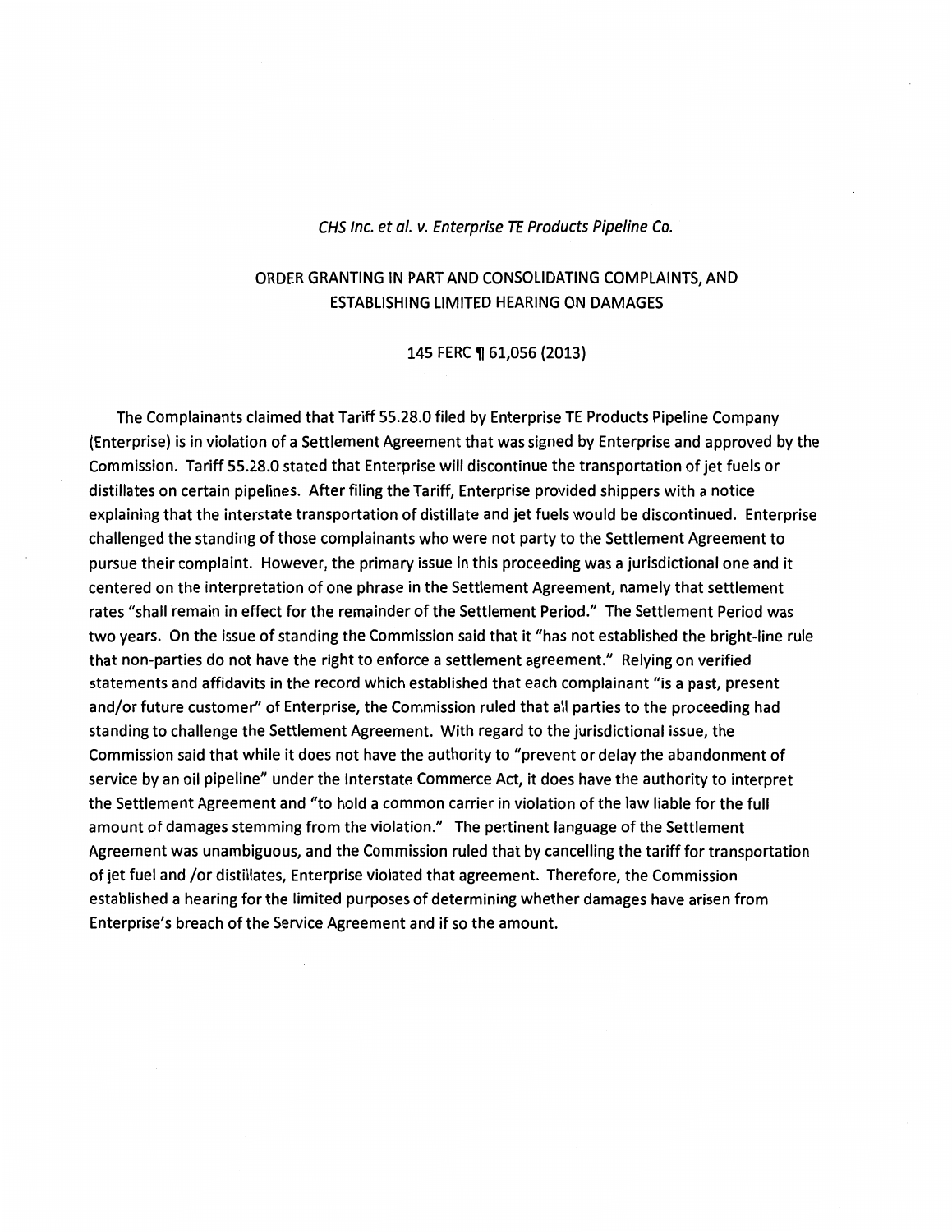# 145 FERC 61,056 UNITED STATES OF AMERICA FEDERAL ENERGY REGULATORY COMMISSION

Before Commissioners: Jon Wellinghoff, Chairman; Philip D. Moeller, John R. Norris, Cheryl A. LaFleur, and Tony Clark.

Docket No. OR13-25-000

CHS Inc. Federal Express Corporation GROWMARK, Inc. HWRT Oil Company LLC MFA Oil Company Southwest Airline Co. United Airlines, Inc. UPS Fuel Services, Inc.

v.

Enterprise TE Products Pipeline Company, LLC

Chevron Products Company

Docket No. OR13-26-000

v.

Enterprise TE Products Pipeline Company, LLC

(consolidated)

# ORDER GRANTING IN PART AND CONSOLIDATING COMPLAINTS, AND ESTABLISHING LIMITED HEARING ON DAMAGES

(Issued October 17, 20 13)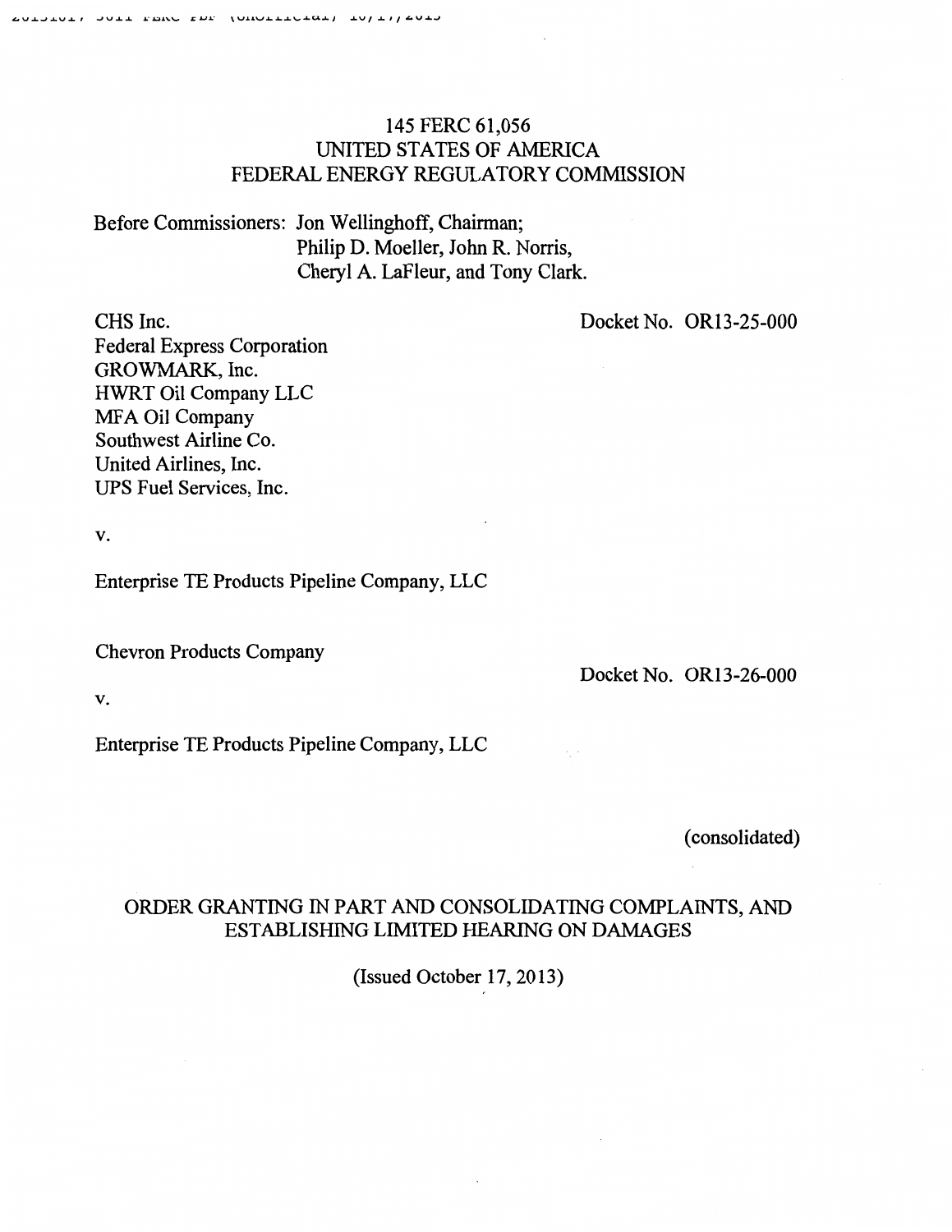Docket No. OR13-25-000 and OR13-26-000 -2-

1. On June 14, 2013,<sup>1</sup> CHS Inc., Federal Express Corp., GROWMARK, Inc., HWRT Oil Co. LLC, MFA Oil Co., Southwest Airline Co., United Airlines, Inc. and UPS Fuel Services, Inc. ("Complainants") filed a complaint against Enterprise TE Products Pipeline Company, LLC (Enterprise TE) challenging the lawfulness of Enterprise TE's PERC Tariff No. 55.28.0. On July 3, 2013, Chevron Products Co. (Chevron) filed a similar complaint in Docket No. OR13-26-000, and requested the Commission consolidate the two complaints. The Tariff in question provides that Enterprise TE will no longer accept nominations for the transportation of jet fuel or distillates. Complainants allege that in no longer accepting nominations, Enterprise TE violated a Settlement Agreement signed by Enterprise TE in Docket No. IS12-203-000 and approved by the Commission via letter order on May 31,  $2013<sup>2</sup>$ 

2. As discussed below, the Commission grants the complaints, in part, and establishes a limited hearing for the purpose of determining damages.

### **Background**

3. Enterprise TE is a common carrier liquids pipeline providing transportation of various products from origins in the Gulf Coast. Among the products shipped by Enterprise TE are motor fuels, jet fuel, and distillates, which include diesel fuel, Ultra-Low Sulfur Diesel ("ULSD") and petroleum distillates.

4. In Docket No. IS 12-203-000, Enterprise TE filed to substantially increase its rates for transportation of refmed petroleum products and NGLs across its system. A number of shippers protested, including Complainants CHS, GROWMARK, HWRT and Chevron. The Commission issued an order accepting and suspending the tariff, and established a hearing. $3$ 

5. The parties ultimately entered into a Settlement Agreement resolving the protests and "establish(ing) new forward-looking rates for movements of refined petroleum products and natural gas liquids (NGLs) on Enterprise TE's System."<sup>4</sup>The Settlement Agreement called for forward-looking rates to go into effect and not change for a period of two years, with Shipper parties agreeing not to file any protest or complaint challenging any matter settled in the Settlement Agreement for the same two-year period.

<sup>3</sup> Enterprise TE Products Pipeline Co., LLC, 139 FERC ¶ 61,036 (2012).

<sup>4</sup>*See* Explanatory Statement, Docket No. IS12-203-000 at 2 (April3, 2013).

''j

I··~

 $\sim$ 

<sup>&</sup>lt;sup>1</sup> The Complaint was amended June 21, 2013.

<sup>&</sup>lt;sup>2</sup> Enterprise TE Products Pipeline Co., LLC, 143 FERC ¶ 61,197 (2013).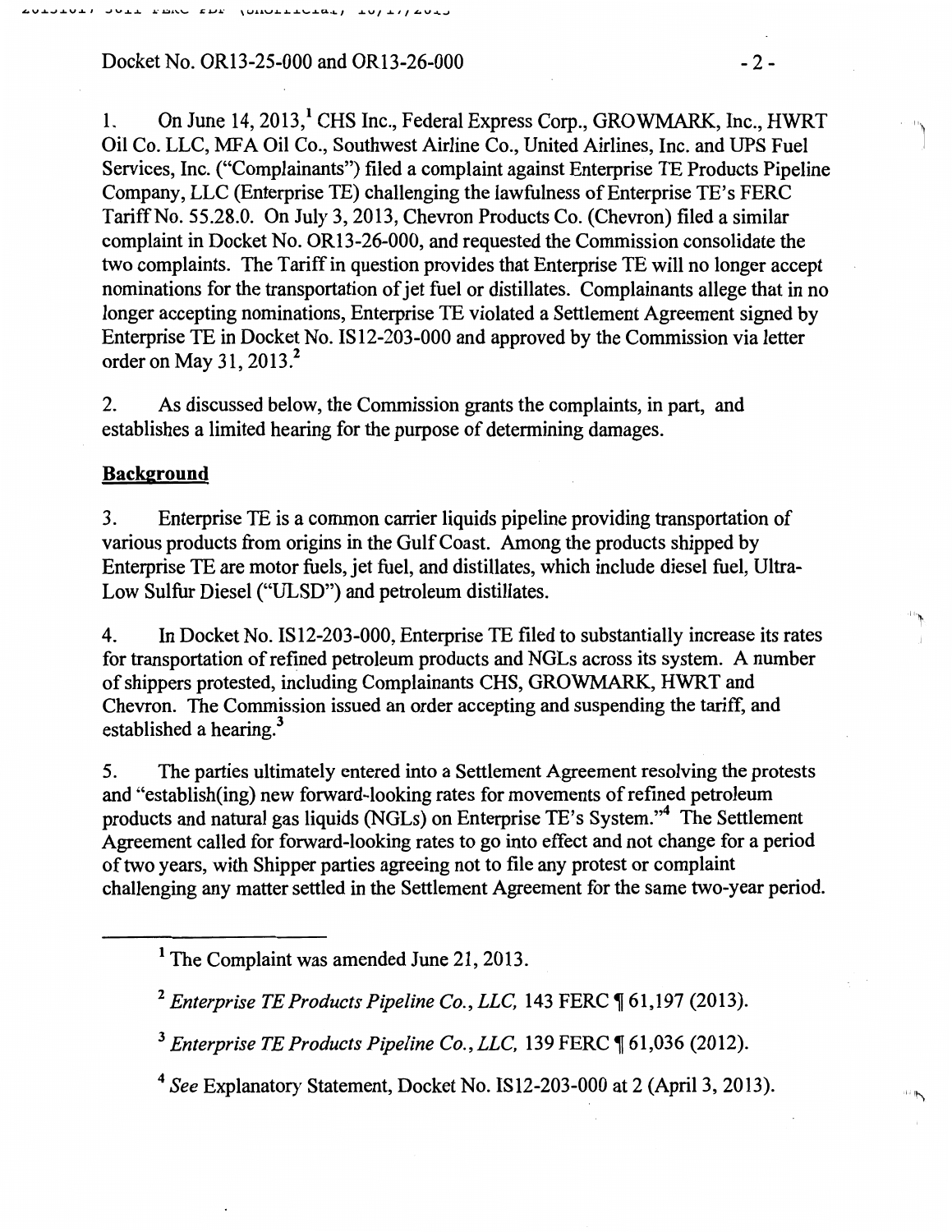# Docket No. OR13-25-000 and OR13-26-000 -3-

The Settlement Agreement included rates for distillate and jet fuel shipments. On May 31, 2013, the Commission approved the Settlement Agreement.<sup>5</sup>

6. On May I, 2013, prior to entering into the Settlement Agreement in Docket No. IS I2-203-000, Enterprise TE filed FERC Tariff No. 55.28.0. The tariff stated that Enterprise TE will cease to accept nominations for interstate transportation of distillates and jet fuel for both volume incentive rates and non-incentive rates, with exceptions for currently-tariffed service (FERC No. 58.0.0) from Lima, Ohio to the Cincinnati airport as of June 1, 2013.<sup>6</sup> Enterprise TE stated that, given the limited existing demand for interstate distillate and jet fuel movements, it was not commercially feasible to undertake a substantial capital investment to upgrade its  $14/16$  inch mainline,<sup>7</sup> or to interrupt service on its 20 inch mainline, to accommodate these movements. The filing of the tariff followed a notice, provided shippers on March 22,2013, that Enterprise TE would no longer provide interstate transportation service for distillate and jet fuel (March Notice).

### **Complaints**

7. Complainants allege that the unambiguous language of the Settlement Agreement requires Enterprise TE to provide distillate and jet fuel service for the duration of the Agreement. Complainants point out that the Settlement Agreement contained no exceptions permitting Enterprise TE to stop accepting nominations of any product, or discontinuing service associated with any of the effective rates, and abandonment of distillate and jet fuel service is therefore in violation of the Settlement Agreement. Complainants argue that where the proposed abandonment of services alters an earlier agreement concerning jurisdictional service, the Commission has clarified that it "has the jurisdiction to appropriately remedy the situation."<sup>8</sup>

8. Complainants state that the Commission must ignore arguments that the Settlement Agreement should be interpreted in light of the March Notice, which was issued before the Settlement Agreement was submitted to the Commission. Complainants state that the March Notice was not incorporated into the Settlement Agreement.

<sup>5</sup> Enterprise TE Products Pipeline Co., LLC, 143 FERC  $\P$  61,197.

<sup>6</sup> The Cincinnati airport is located in the State of Kentucky.

<sup>7</sup> This line is now part of the ATEX Pipeline project that the Commission approved November 4, 2012, in Docket No. OR13-7-000.

8 Complainants cite *Enterprise TE Products Pipeline Co., LLC,* 143 FERC ~ 61,191, at P 26 (2013) *(Enterprise TE).*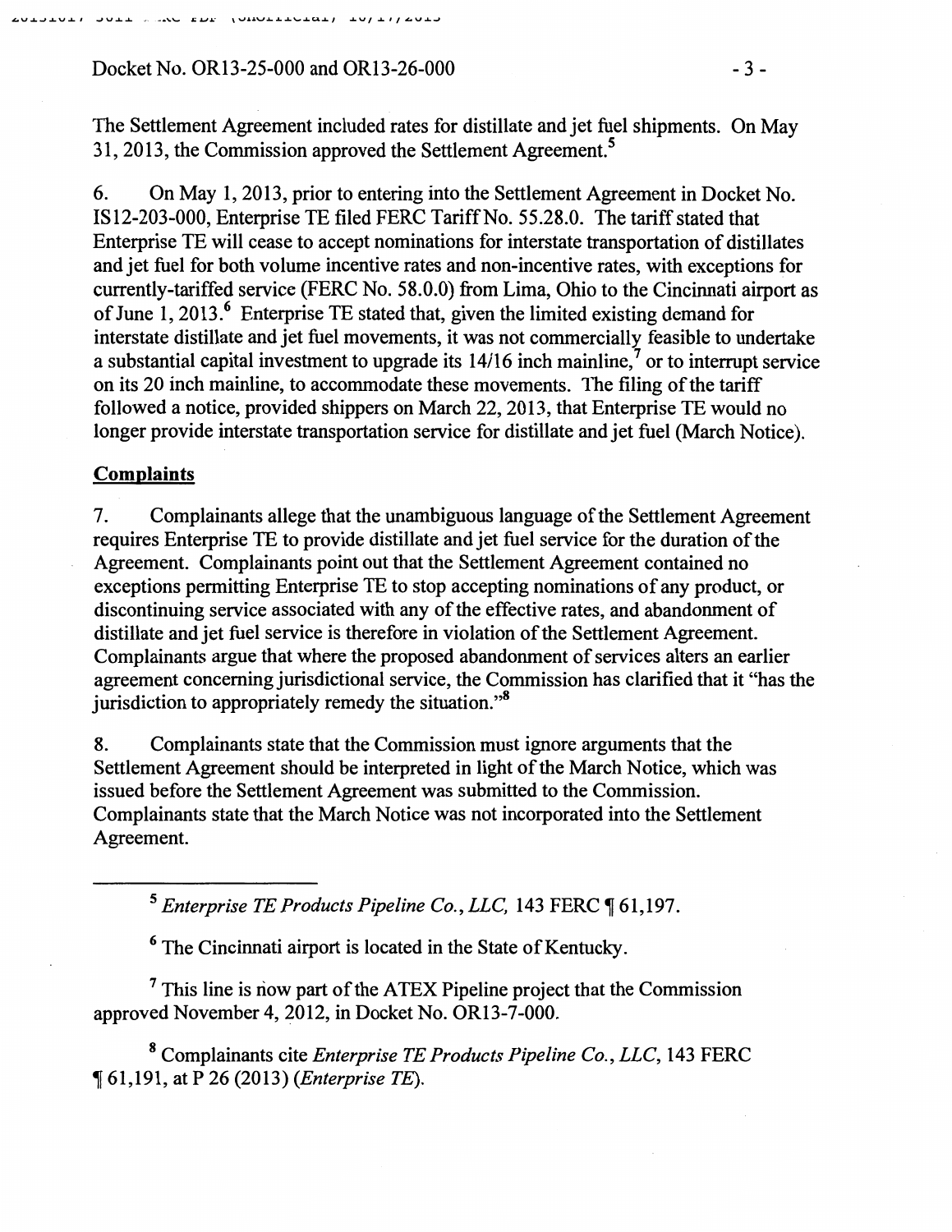Docket No. OR13-25-000 and OR13-26-000 -4-

9. Further, Complainants state that the Settlement Agreement specifically preserved their rights to challenge Enterprise TE to the extent it did something contrary or not covered by the Settlement Agreements, including making changes to its operations. Complainants cite Section III.D.3(a) of the Settlement Agreement for the proposition that "nothing in this Settlement Agreement shall in any way restrict or prohibit any Shipper Party from filing a complaint, protest, or taking any other action against any change in Enterprise TE's operations or other matters not covered by this Settlement Agreement seeking reparations, refunds, rate reductions, or other relief...." Complainants state that this language indicates the shippers memorialized their ability to protect themselves to the extent Enterprise TE made any attempt to change its operations in a manner incompatible with the Settlement Agreement.

10. Complainants further argue that reading the Settlement Agreement to allow Enterprise TE to completely abandon the services for which a rate is specified in the agreement would essentially nullify the entire agreement. Complainants state that the consideration for the agreement (the inducement to shippers to abandon their protest and forgo litigation) was the promise that Enterprise TE would provide service at the agreed upon rates and under the tariffs provided in the Settlement Agreement for the term of the Settlement Agreement. Without this consideration, Complainants state that the Settlement Agreement is a nullity, and it would be grossly inequitable and unfair to permit Enterprise TE to reap the benefits of avoiding the risks of litigation and the institution of the Settlement Agreements rate it likes and reject, after the fact, those Settlement Agreement rates and services it no longer cares for.

11. Complainants state that Enterprise TE forfeited any rights it may have had to abandon service when it signed the Settlement Agreement. Complainants argue that the right to decline distillate and jet fuel nominations and discontinue those services on its pipeline was waived by entering into a Settlement Agreement which expressly requires Enterprise TE to leave the rates agreed to therein in effect for two years. Complainants point to Section III.3.D.(a) of the Settlement Agreement, which states that "Enterprise TE shall refrain from changing its rates that are subject to the Settlement Agreement, except in accordance with certain defined exceptions set forth herein." Complainants state the only defined exceptions relate to indexing.

12. Finally, Complainants argue that enforcing the Settlement Agreement is essential to preserving the parties' expectations for the next two years. Complainants argue that the Commission should not allow Enterprise TE to evade its responsibilities under the Settlement Agreement, upend shipper expectations, and create uncertainty by simply cancelling services in direct contravention of the express language of the Settlement Agreement and related tariffs. Complainants state that allowing Enterprise TE to evade the promises made in the Settlement Agreement will have an impact beyond the instant proceeding, in that shippers will be less likely to engage in settlement discussions to

,,~ I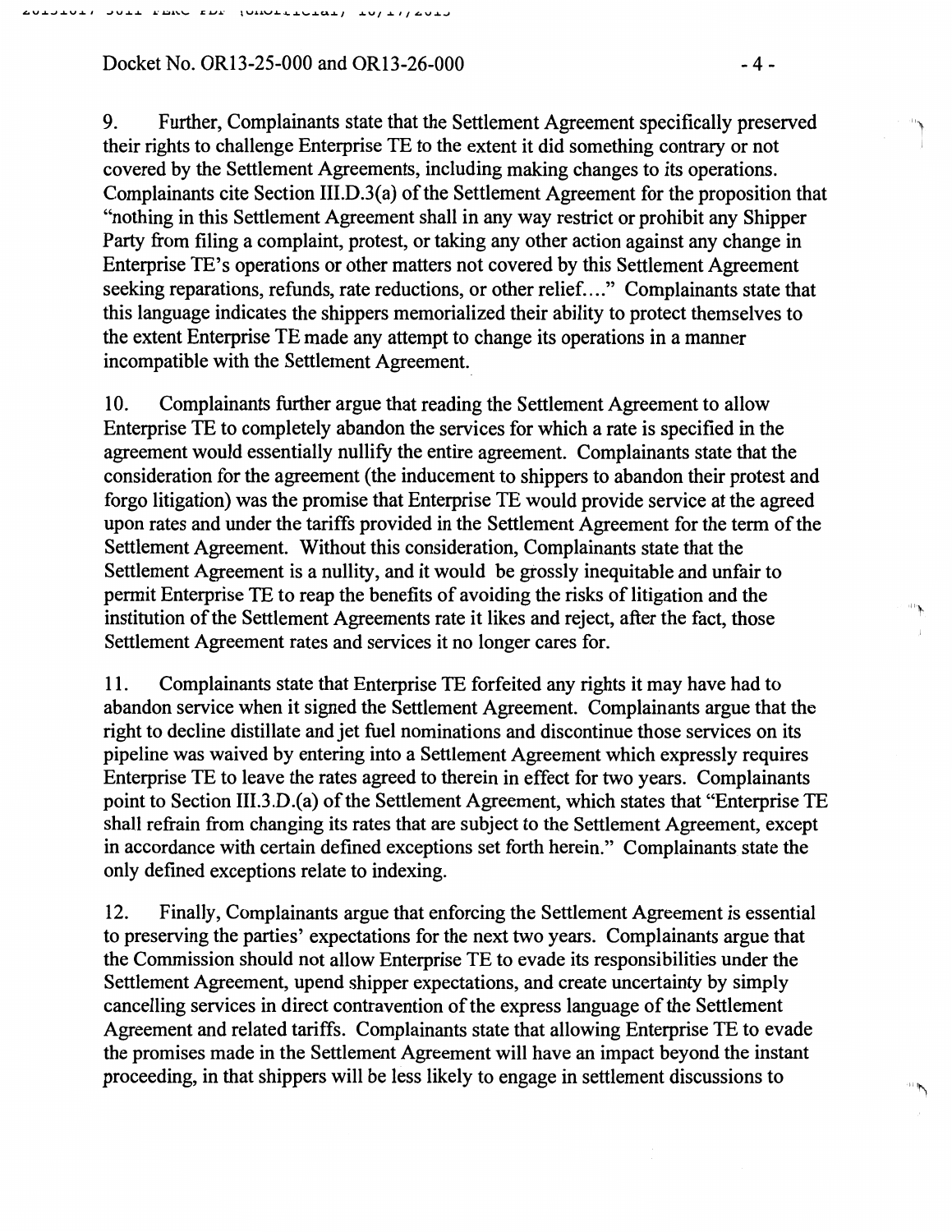Docket No. OR13-25-000 and OR13-26-000 - 5 -

### **Relief Requested**

13. Complainants request that, pursuant to sections 13(1) and 15(1) and using its equitable authority under the ICA, the Commission enforce the Settlement Agreement and direct Enterprise TE to continue providing distillate and jet fuel service at the rates established by the Settlement Agreement for the remaining term of the Settlement Agreement. Complainants further request the Commission award monetary damages as a result of Enterprise TE's violation of the Settlement Agreement.

#### **Interventions and Comments**

14. Notice of the complaint in Docket No. OR13-25-000 was issued on June 17, 2013~ Notice of the complaint in Docket No. OR13-26-000 was issued on July 5, 2013.<sup>9</sup>

15. Several parties filed motions for leave to intervene and comments regarding the complaint in Docket No. OR13-25. Murphy Oil USA, Inc. (Murphy Oil) and Chevron noted that the Commission's ruling on the Complaint will have ramifications for every future proceeding and dispute that comes before the Commission, noting that the settlement process will be severely handicapped if regulated entities are able to settle a rate case and then submit a revised tariff that frustrates the purpose of the settlement simply to gain a greater profit. Chevron and Murphy Oil state that efforts to settle any proceeding would result in protracted negotiations, and cause shippers to be far less inclined to settle and withdraw protests for fear that a regulated entity will simply be able to evade the terms of a settlement by submitting a new tariff.<sup>10</sup>

16. Similarly, the National Propane Gas Association (NPGA) echoes these concerns, and further points out that the Commission has the authority to enforce the Settlement even if the breach thereof is an abandonment that would otherwise be outside the Commission's jurisdiction.<sup>11</sup> Further, NPGA notes that the Settlement Agreement plainly contemplated that Enterprise TE would provide the service for which rates were specified in the Settlement Agreement for the entire term of the Settlement Agreement.

10 On July 24,2013, Murphy Oil withdrew its comments in support of the Complaint.

<sup>11</sup> See Enterprise TE, 143 FERC ¶ 61,191 at P 26.

<sup>&</sup>lt;sup>9</sup> JP Energy ATT, LLC filed a motion to intervene in Docket No. OR13-26-000.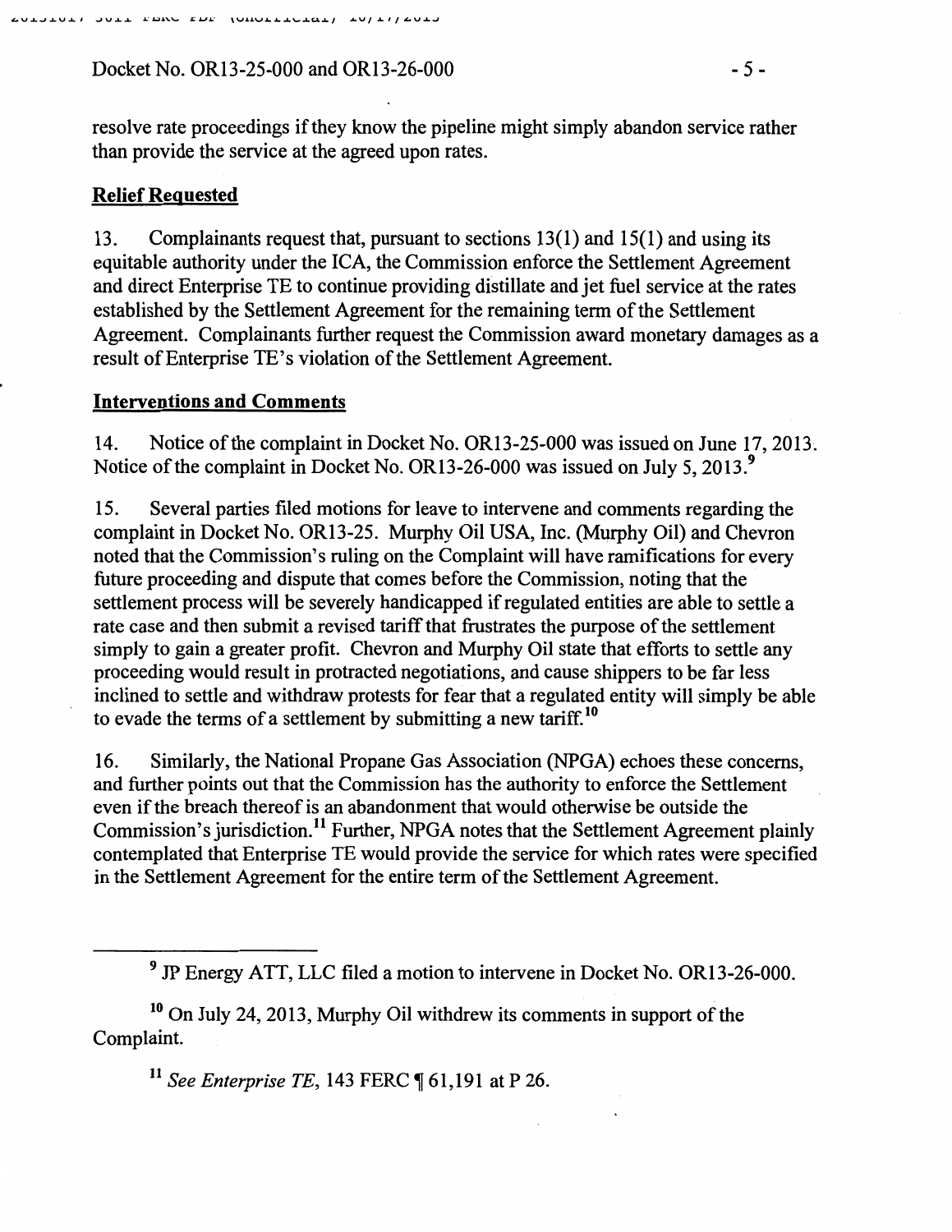Docket No. OR13-25-000 and OR13-26-000  $-6$ -

#### Answer

17. On June 28, 2013, Enterprise 1E filed an answer addressing the complaint received by the Commission in Docket No. OR13-25-000, and on July 15,2013, filed similar comments addressing the complaint in Docket No. OR13-26-000. Enterprise TE asserts that, as an initial matter, Complainants that are not parties to the Settlement Agreement must be dismissed for lack of standing and failure to state a claim upon which relief can be granted. Enterprise TE notes that CHS, GROWMARK, HWRT and Chevron are the only Complainants that are parties to the Settlement Agreement, and all others listed in the complaint's caption should be dismissed as Complainants.

18. Enterprise TE argues that the Settlement Agreement excludes service discontinuance from the subject matter of the agreement, through Sections III.A.3(b) and III.D.3(a)<sup>12</sup> Further, Enterprise TE argues that the complaint is contrary to Commission precedent that a settlement agreement establishing rates for certain services does not obligate the oil pipeline to "establish or maintain service." Thus, argues Enterprise 1E, the Settlement was not violated when the pipeline abandoned certain services related to the settlement rates during the term of the agreement.<sup>13</sup>

19. Enterprise TE asserts that all shippers were on notice prior to the execution of the. Settlement Agreement that Enterprise TE planned to cancel the services in question, and therefore cannot have reasonably believed that the Settlement Agreement was intended to prevent that abandonment. Further, Enterprise TE states that the Commission has already made clear that it has no authority to prevent Enterprise 1E from abandoning service even as an equitable remedy in the context of enforcing a settlement agreement.<sup>14</sup>

20. Enterprise TE asserts that the filed tariff does not violate the Settlement Agreement. Enterprise 1E argues that Section 13(1) of the ICA requires the Commission

<sup>14</sup> Enterprise TE cites *Enterprise TE*, 143 FERC ¶ 61,191 at P 27.

<sup>&</sup>lt;sup>12</sup> Enterprise TE states that "change(s) in Enterprise TE's operations" are among the "matters not covered by this Settlement Agreement."

<sup>&</sup>lt;sup>13</sup> Enterprise TE cites *SFPP, L.P.*, Opinion No. 435, 86 FERC ¶ 61,022, at 61,076-77 (1999), *order on reh'g and compliance filings,* Opinion No. 435-A, 91 FERC , 61,135 (2000), *order on reh'g and directing revised compliance filing,* Opinion No. 435-B, 96 FERC, 61,281 (2001), *order granting clarification and reh 'gin part,* 97 FERC ¶ 61,138 (2001), *order on reh'g*, 100 FERC ¶ 61,353 (2002), *aff'd in part, vacated in part, and remanded to sub nom. BP West Coast Products, LLC v. FERC,* 374 F .3d 1263 (D.C. Cir. 2004) (Opinion No. 435).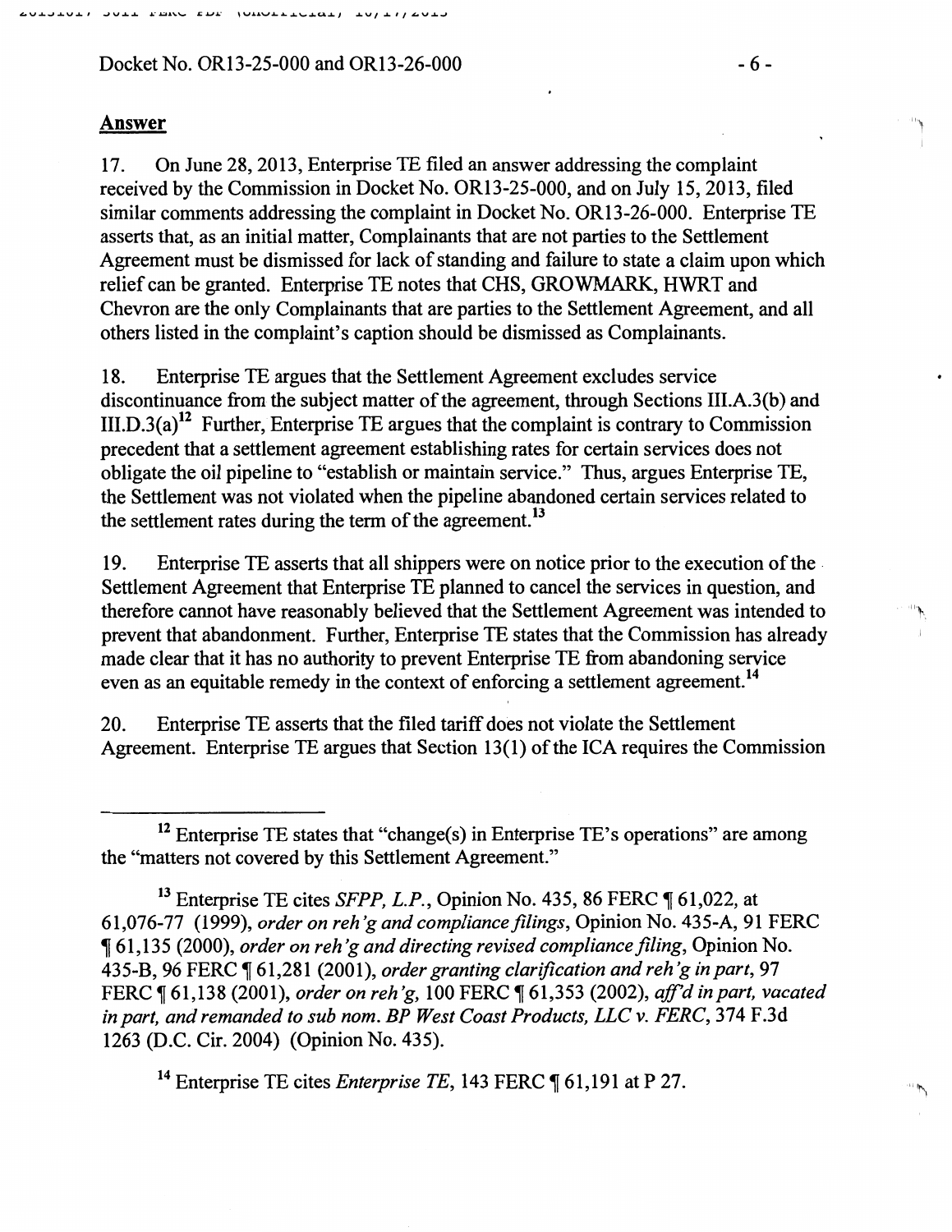JOIT EDM EDE (OUGLEFOTOT) TALTILOOT

to investigate a complaint only if there is a "reasonable ground" to do so.<sup>15</sup> Enterprise TE argues that since the Complainants have not shown that Enterprise TE violated the Settlement Agreement in any way, the complaint must be dismissed. Further, Enterprise TE states nothing in the Settlement Agreement requires Enterprise TE to provide interstate distillate and jet fuel transportation or prohibits Enterprise TE from abandoning any services as it is permitted to do under the ICA. Enterprise TE notes that while the Settlement Agreement establishes certain "Settlement Rates," which constitute the applicable ceiling rates for services, it does not specifically state that Enterprise TE waived its right to cancel or abandon service. Enterprise TE states that it is not illogical or unusual for parties to a rate proceeding to settle the case by agreeing to keep certain rate ceilings in place for a given amount of time without obligating the pipeline to give up its right under the ICA to abandon the service subject to the settled rates; if a rate case does not settle, the Commission can establish new just and reasonable rates that are different than the filed rates, but could not require a pipeline to continue to provide the service at those rates, if the service were abandoned.

# Answer to Enterprise TE's Answer

21. On July 8, 2013, Complainants filed an answer to Enterprise TE's answer. Complainants state that Enterprise TE mischaracterizes Commission precedent and the text of the Settlement Agreement throughout its Answer. While answers to answers are ordinarily prohibited under the Commission's procedures, the Commission will waive that bar here, as these answers have assisted the Commission in reaching its decision. Specifically, Complainants argue Enterprise TE misspoke in asserting that non-parties to a settlement agreement do not have the right to enforce it.<sup>16</sup> Complainants point out that under the ICA, "any person" has standing to file a complaint, and all Complainants in the instant case have established through Verified Statements and affidavits that they actually used each of the services and incurred the rates or charge that are subject to the complaint.<sup>17</sup>

22. Complainants argue that the Settlement Agreement is not simply an agreement between private parties; it was filed with the Commission, approved as "fair and reasonable and in the public interest," and established the terms of the common carrier services provided by Enterprise TE to the public, including the Settlement Rates that shall

15 Enterprise TE cites to 49 U.S.C. app. § 13(1) (1988).

<sup>16</sup> Enterprise TE cited *Power Auth. of New York v. Long Island Lighting Co.*, 58 FERC ~ 61,213 (1992) *(Long Island Lighting).* 

<sup>17</sup>*See* 49 U.S.C. app. § 13(1); Complainants also cite *Texaco Ref'g* & *Mktg. Inc. v. SFPP, LP., 86 FERC*  $\sqrt{61,035}$ , at 61, 141 (1999).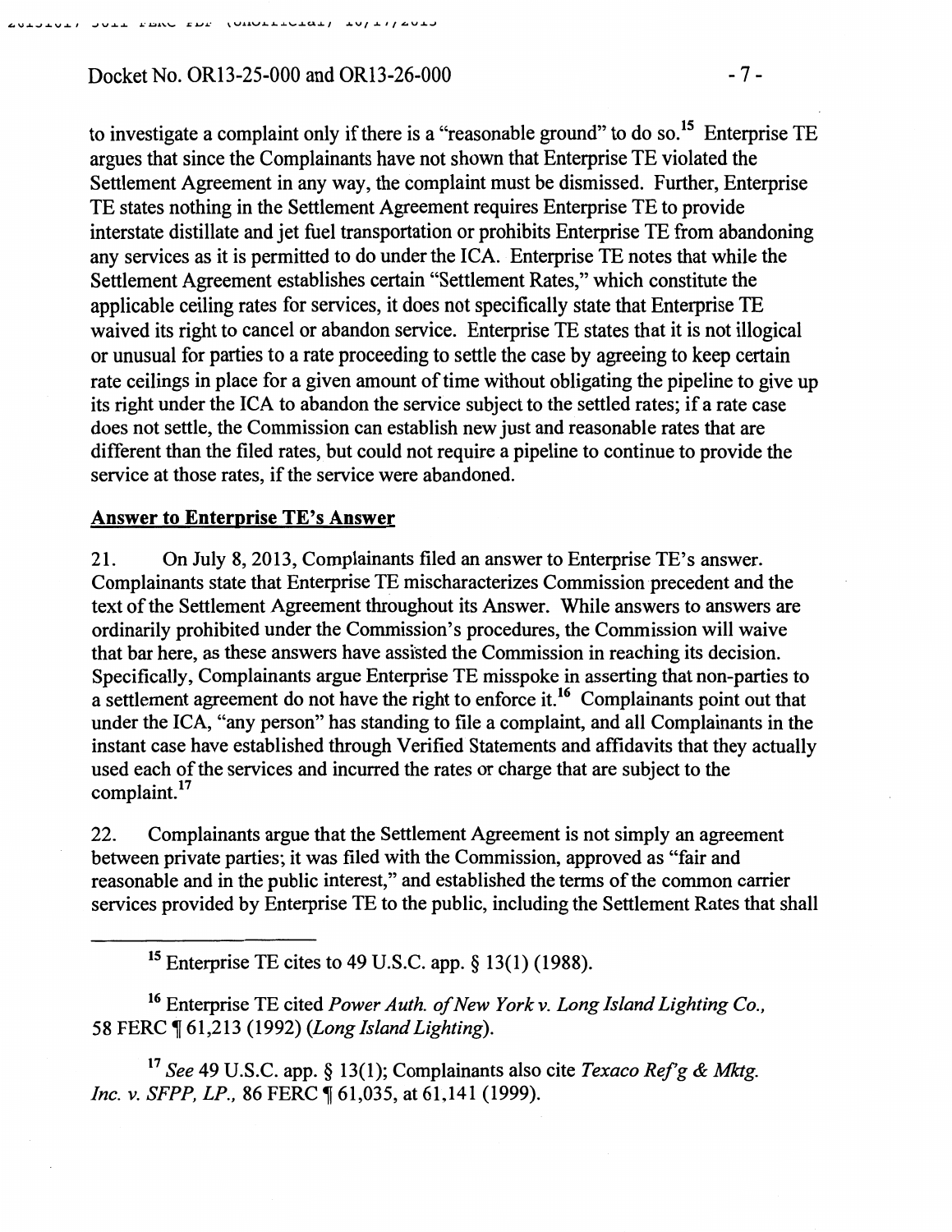Docket No. OR13-25-000 and OR13-26-000 - 8 - 8 -

remain in effect for the remainder of the Settlement Period. Complainants state that Enterprise TE's proposition that the Settlement Agreement does not cover changes in Enterprise TE's operations is incorrect, and is based on a forced reading of the Settlement Agreement. Additionally, Complainants argue that Enterprise TE mischaracterizes the Settlement Agreement by repeatedly referring to the Settlement Rates established by the Settlement Agreement as nothing more than "rate ceilings." Complainants point out that the Settlement Agreement plainly establishes rates to be charged during the term of the agreement, rather than establishing rate ceilings.

23. Complainants argue that the cases Enterprise TE cites regarding the correct interpretation of the Settlement Agreement are not directly on point, and shed little light on how the settlement Agreement in this case should be interpreted. Complainants argue that Enterprise TE erroneously applies the parol evidence rule in reference to the March Notice. Specifically, Complainants view the language of Sections III.D.2(b) and III.D.3(a)<sup>18</sup> as unambiguous, therefore they maintain the Commission need not look to other sources, such as the March Notice, to supply some contrary meaning to these provisions.19 Complainants aver that the March Notice was a unilateral statement by Enterprise TE promulgated outside of the settlement negotiations.

24. Complainants also argue that Enterprise TE misstates the standard for alleging damages in a complaint. Complainants point out that the ICA precedent Enterprise TE points to support the claim that Complainants are not entitled to monetary damages only stands for the proposition that Complainants must prove their damages over the course of a proceeding.

# **Discussion**

# **Standing**

25. The Commission will first address Enterprise TE's argument that complaints from parties that are not parties to the Settlement Agreement should be dismissed. Generally, "one who is not a party to an agreement cannot enforce its terms against one who is a

"\.

,, '1\

<sup>18</sup> Section III.D.2(b) of the Settlement Agreement reads in part "[t]he Parties agree that the Settlement Rates ... shall remain in effect for the remainder of the Settlement Period." Section III.D.3(a) of the Settlement Agreement reads in part "[d]uring the Settlement Period... Enterprise TE shall refrain from changing its rates that are subject to this Settlement Agreement."

<sup>19</sup> Complainants cite *Consolidated Gas Supply Corp.* v. *FERC, 145* F.2d 281,283- 284 ( $4^{\text{th}}$  Cir. 1984).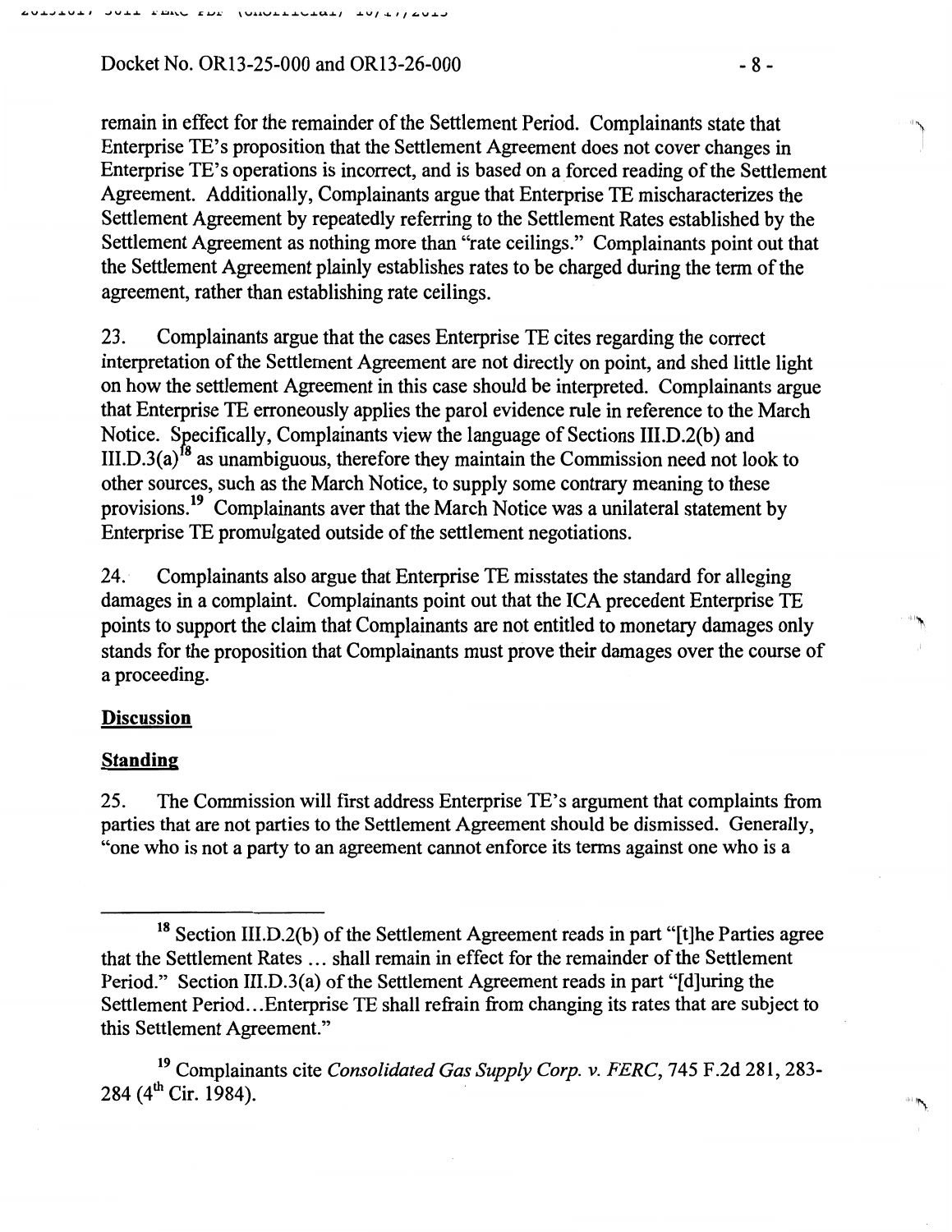# Docket No. OR13-25-000 and OR13-26-000 -9-

party."<sup>20</sup> However, contrary to Enterprise TE's argument, the Commission has not established the bright-line rule that non-parties do not have the right to enforce a settlement agreement.<sup>21</sup> The Commission has, for example, allowed non-parties to intervene in complaint proceedings between the parties to a settlement agreement.<sup>22</sup> Furthermore, the verified statements and affidavits establish that each complainant is a past, present and/or future customer of the Enterprise TE pipeline for transportation of either jet fuel or distillate. Enterprise TE, in its answer, admitted that each complainant has shipped distillate and/or jet fuel on Enterprise TE in the past with the exception of FedEx. FedEx states in its verified statement that it is a purchaser and consumer of significant jet or aviation turbine fuel that can be transported on the Enterprise TE system, and that it has a contract to obtain supply through the Enterprise TE system. The Commission finds all of the complainants in this proceeding have standing to bring their complaints.

### **Violation of the Settlement**

26. This dispute centers on the interpretation of one phrase set forth in the Settlement Agreement, which provides that the Settlement Rates<sup>23</sup> "shall remain in effect for the remainder of the Settlement Period."24 Complainants argue that the phrase requires Enterprise TE to provide service for the transportation of jet fuel and distillates for the entirety of the two-year Settlement Period. Enterprise TE first states that in agreeing that the rates would remain in effect, Enterprise TE was agreeing not to charge rates in excess of the applicable rate ceilings.<sup>25</sup> Enterprise TE also argues that by its express terms, abandonment of service was not part of the subject matter of the Settlement Agreement.

<sup>20</sup>*Bahamas Sales Associate, LLC v. Byers,* 701 F.3d 1335, 1342 (11th Cir. 2012).

21 Enterprise TE states that such a finding exists in *Long Island Lighting,* 58 FERC <sup>~</sup>61,213. That case, however, found that a non-party's consent was not needed to revise a settlement agreement.

<sup>22</sup> Cities of Newark, et al. v. Delmarva Power & Light Co., 35 FERC ¶ 61,209 (1986).

 $23$  Section III.D.2(a) of the Settlement Agreement provides that "Enterprise TE shall file tariffs containing new rates (Settlement Rates). . . ."

<sup>24</sup> Settlement Agreement at Section. III.D.2(b). Section III.A.2 defines the Settlement Period as "two (2) years from the Effective Date [of the Settlement Agreement]."

<sup>25</sup> Enterprise TE Answer at 6.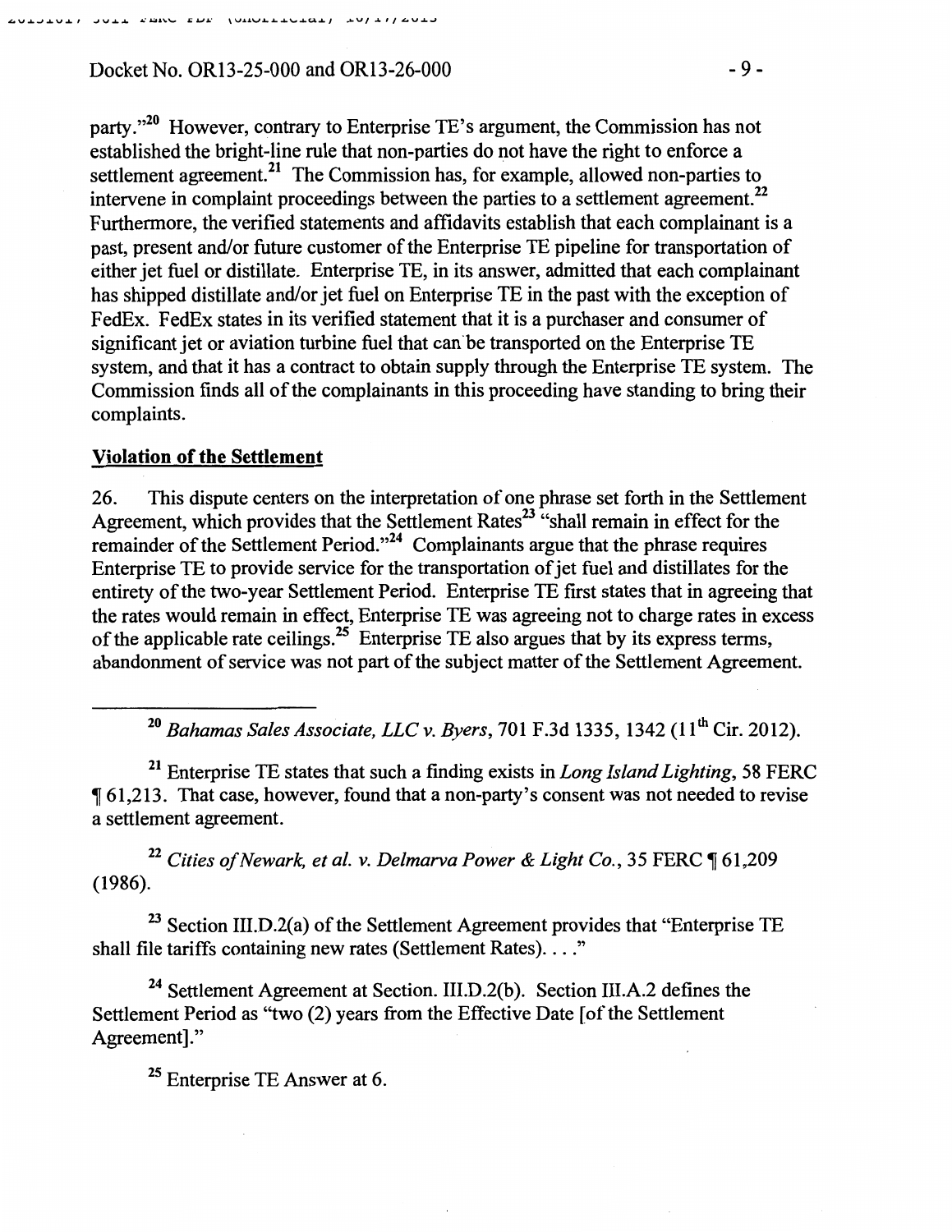Docket No. OR13-25-000 and OR13-26-000  $-10$  -

Further, Enterprise TE states that shippers were on notice prior to the execution of the Settlement Agreement that Enterprise TE planned to cancel the services in question, and therefore could not reasonably believe that the Settlement Agreement was intended to prevent abandonment.

27. In determining what a settlement says or does not say, general principles of contract interpretation apply.<sup>26</sup> The generally accepted canons of contract interpretation require that (1) a contract should be interpreted as an integrated whole; (2) provisions of a contract should normally not be interpreted as being in conflict; and (3) a more particular and specific clause of a contract should prevail over a more general clause.<sup>27</sup> In following these well-established principles, the Commission finds that the Settlement Agreement does require Enterprise TE to provide transportation of all services identified in the Settlement Agreement for the entirety of the settlement period.

28. The Commission has analyzed the entirety of the Settlement Agreement and finds as follows. Pursuant to the Settlement Agreement, a rate was placed into effect upon the filing of a tariff with the Commission, and that tariffed rate was to remain in effect for the Settlement's term.<sup>28</sup> The clear meaning of the term "shall remain in effect" is that once the tariff is filed and the rate is placed into effect, the tariff must remain on file.

29. The arguments of Enterprise TE concerning the meaning of the term "shall remain in effect" are inconsistent with both the clear meaning of the term as well as in conflict with other provisions of the Settlement Agreement. Enterprise TE argues that by agreeing that rates "shall remain in effect" it was agreeing not to charge rates in excess of the applicable rate ceilings. The specific agreement that rates shall remain in effect is set forth in Section III.D.2(b) of the Settlement Agreement. In a separate section entitled "Moratorium," however, the parties agree that during the settlement period shippers will not challenge the settlement rates and, importantly, Enterprise TE shall refrain from changing its rates except in accordance with certain defmed exceptions as described in the Settlement.29 To accept Enterprise TE's argument would be to accept that the term

<sup>26</sup> Mid Louisiana Gas Co. v. FERC, 780 F.2d 1238, 1242-43 (5<sup>th</sup> Cir. 1986).

<sup>27</sup>*Southwest Power Pool, Inc.,* 109 FERC ~ 61,010, at P 25 (2004) (SW *Power Pool).* 

<sup>28</sup> Settlement Agreement at Section III.B.1 and Section III.D.2(b).

29 Settlement Agreement at Section III.D.3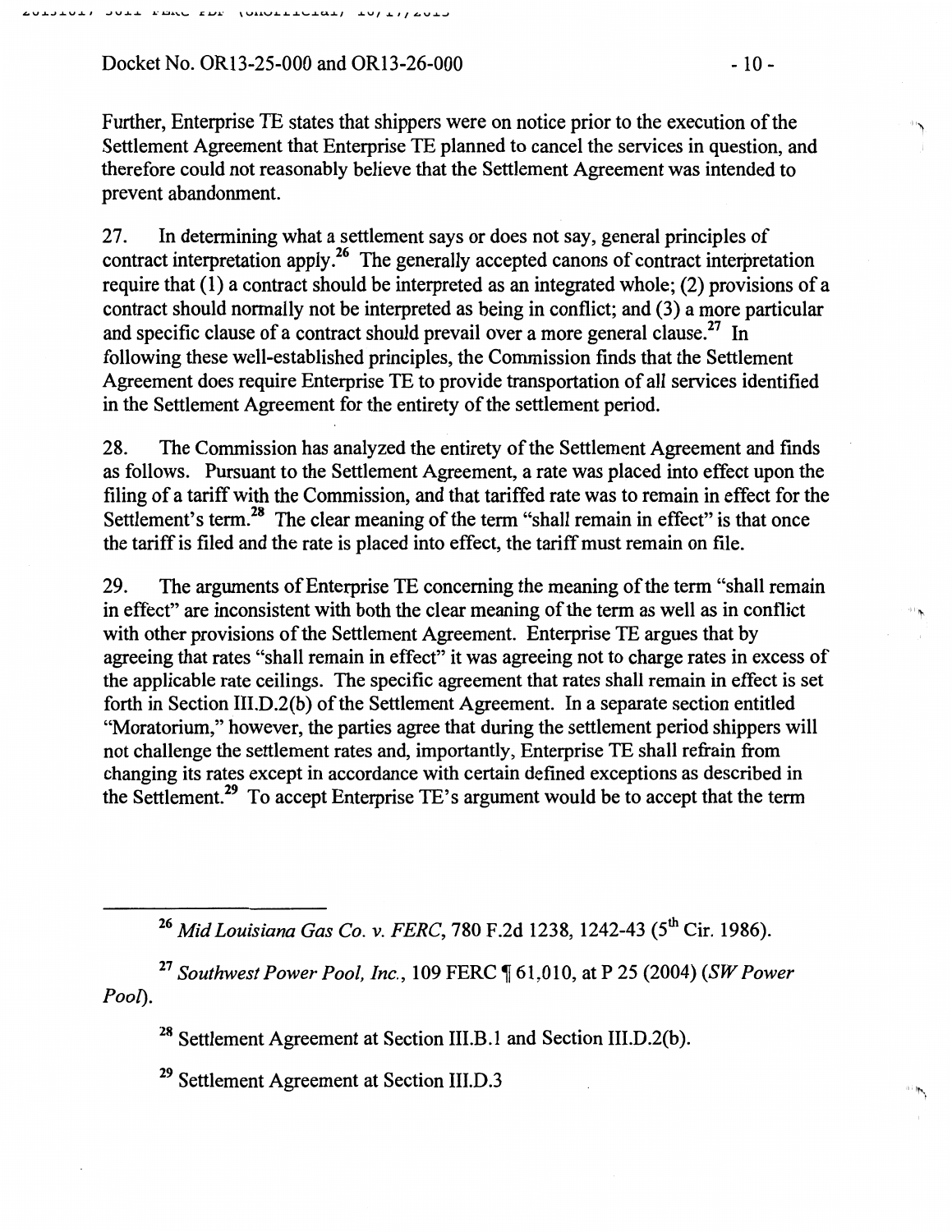Docket No. OR13-25-000 and OR13-26-000 - 11 -

"shall remain in effect" meant only the very same thing that the parties were agreeing to in a separate section, and was therefore superfluous.<sup>30</sup>

30. Enterprise TE argues in its Answer that in Opinion No. 435, the Commission held that a settlement agreement regarding rates and rate ceilings does not in itself obligate an oil pipeline to continue to provide service during the term of the agreement.<sup>31</sup> The settlement agreement at issue in Opinion No. 435 is distinguishable, however, from that in the present proceeding, for in that case the pipeline did not agree that the rates would remain in effect for a specific length of time. $3<sup>3</sup>$ 

31. Enterprise TE's argument that abandonment of service was not implicated in the subject matter of the Settlement conflicts with the clear meaning of the Settlement language at issue. An explicit agreement that rates shall remain in effect is, as discussed above, an agreement that the tariff placing the rates in effect will remain filed. A promise that a tariff will remain filed is an explicit promise not to file a replacement tariff to cancel the original tariff so as to abandon the service which the original tariff provided for. The Settlement thus triggered an obligation for Enterprise TE to provide the service consistent with the obligations of common carriage set forth in the ICA.

32. That the term "abandonment" is not expressed in the Settlement is not dispositive. To adopt Enterprise TE's argument would render the term "shall remain in effect" to mean shall remain in effect until Enterprise TE unilaterally decides to abandon service by filing a cancellation tariff nullifying the tariff that was to stay in effect. This qualification, which Enterprise TE would have us read into the Settlement Agreement, is unsupported by the express terms of the agreement, and is inconsistent with the Commission's reasonable interpretation of the Settlement.

33. Enterprise TE states that the language in the Settlement finding that changes in Enterprise TE's operations are matters not covered thereunder shows that the Settlement Agreement does not prevent abandonment of service within the two-year settlement period. This is not a reasonable or correct interpretation of this provision. Operational changes are different from cancellation of service. Agreeing that changes in operations are not within the scope of the Settlement, as the parties did here, does not mean that the parties agreed that the Settlement could be modified by Enterprise TE simply by labeling

 $30$  A contract should be interpreted as a whole, with no part assumed to be superfluous. Restatement (Second) of Contracts§ 203(a), *cited in SW Power Pool,* 109 FERC  $\P$  61,010 at P 25.

<sup>&</sup>lt;sup>31</sup> Enterprise TE Answer at 7.

 $32$  Motion for Leave to Answer and Answer of Complainants at Appendix B.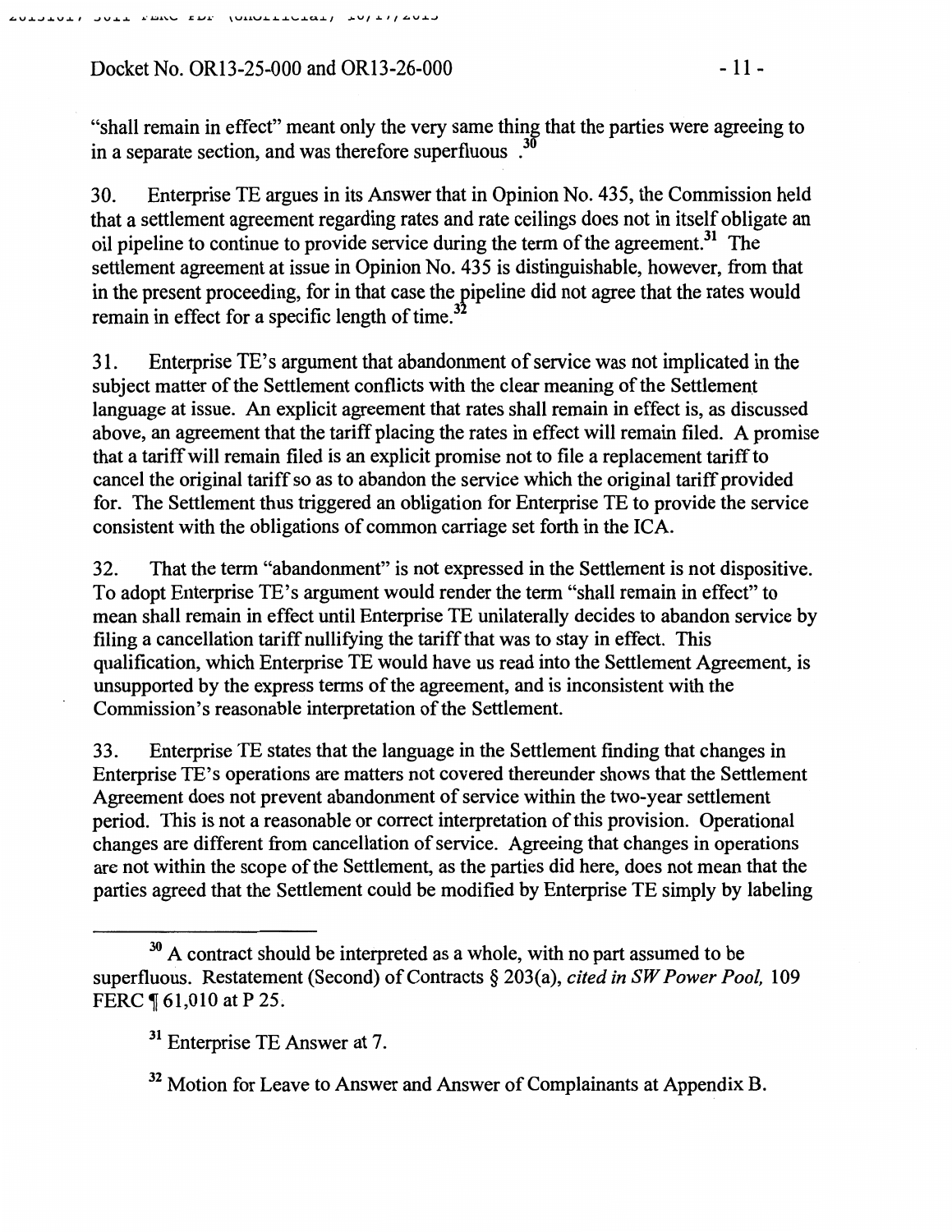Docket No. OR13-25-000 and OR13-26-000 - 12 - 12 -

the modification an operational change. The general statement that the Settlement did not cover changes in operations does not supersede or nullify the specific agreement that the tariffed rates shall remain in effect for the entire two-year term of the Settlement Agreement.<sup>33</sup>

34. To adopt Enterprise TE's argument that the Settlement did not prevent unilateral discontinuation of service would not only render much of the Settlement a nullity as Complainants argue, but could have a chilling effect on other oil pipeline contracts and settlements.

35. Enterprise TE's final argument is that complainants were put on notice prior to the filing of the Settlement that Enterprise TE intended to cancel distillate and jet fuel service, and therefore the parties "could not have intended that an agreement to establish rate ceilings also required Enterprise TE to give up its right under the ICA to abandon service." $34$ <sup>T</sup> As an initial matter, the courts and the Commission have found that, when the terms of a contract are clear and unambiguous, the terms of the contract control and the Commission is not to consider parol evidence to interpret the contract's intention.<sup>35</sup> As discussed above, the Settlement is clear that the term "shall remain in effect" requires Enterprise TE to keep the original tariff on file for two years. To determine whether an agreement is ambiguous, the Commission looks within the four comers of the agreement and not to outside sources, such as the March Notice.<sup>36</sup> As the Commission finds no ambiguity in the Settlement Agreement, reference to the March Notice is improper.

36. Even if the Commission were to reference the March Notice in its interpretation of the settlement agreement, the conclusions would not change. That Enterprise TE announced plans to abandon service prior to settlement does not impact what the parties subsequently agreed to in the Settlement Agreement. Most settlements involve parties agreeing to alter previous plans, just as the Settlement Agreement in this proceeding altered Enterprise TE's pursuit of its originally-filed rates. It is in fact more telling of the parties' intent that the right to abandonment was not preserved in the final document. The intent of the parties that the March Notice was not to be part of the final settlement is set forth expressly and undeniably in Section V.F, which states that the Settlement

<sup>33</sup> SW Power Pool, 109 FERC ¶ 61,010 at P 25.

<sup>34</sup> Enterprise TE Answer at 11-12.

<sup>35</sup>*Xcel Energy Services Inc.* v. *American Transmission Co., LLC,* 140 FERC <sup>~</sup>61,058, at P 60 (2012).

<sup>36</sup> The Settlement also contains a merger clause, sec. V.F, stating that all terms of the Settlement Agreement are fully expressed and incorporated therein.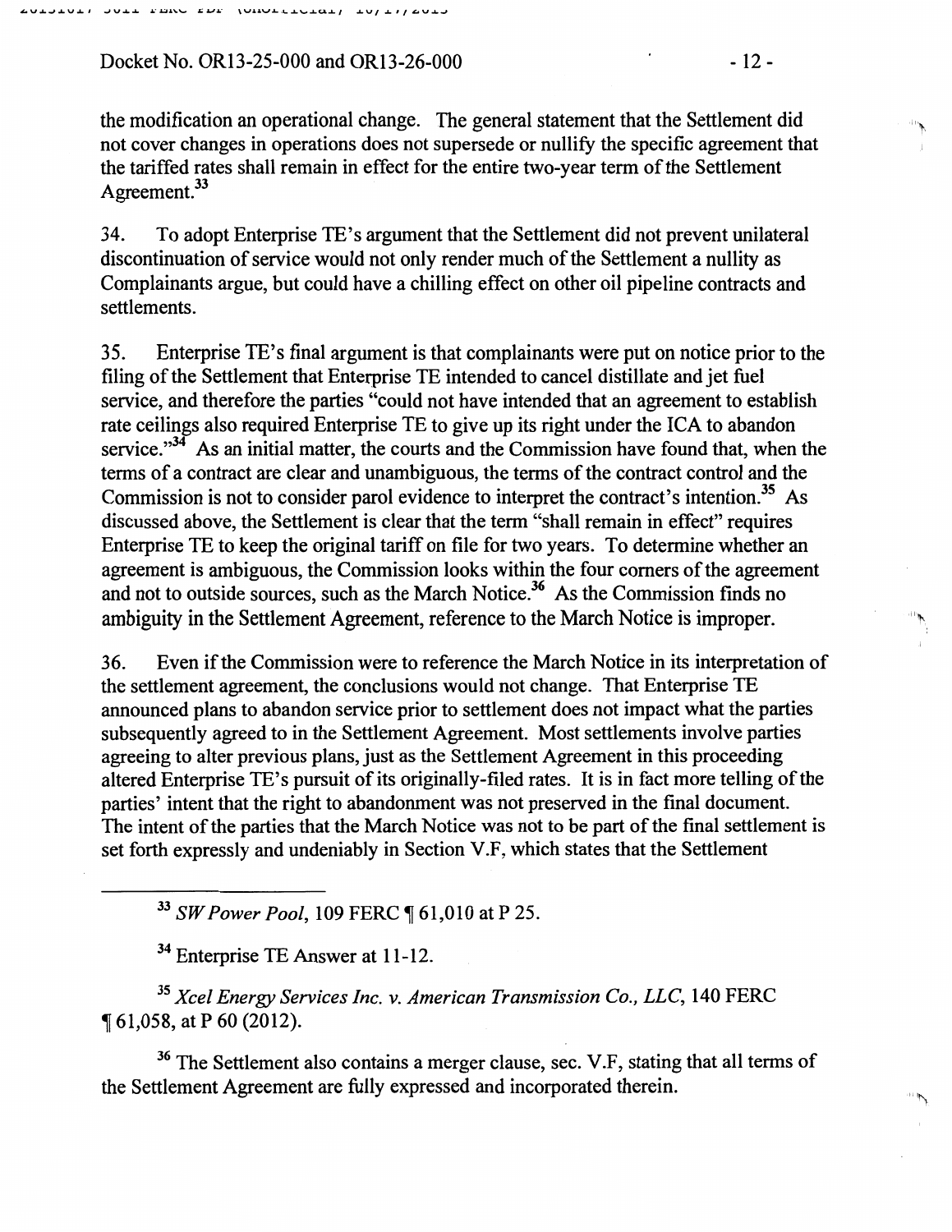Docket No. OR13-25-000 and OR13-26-000 - 13 -

Agreement supersedes any other written exchanges between them concerning the subject matter of the settlement. As the Commission has held above, the agreement that rates shall remain in effect puts the discontinuation of the service within the subject matter of the Settlement. As such, the March Notice is not relevant in determining the meaning of the Settlement Agreement.

3 7. As discussed above, the Commission finds that Enterprise TE violated the terms of the Settlement Agreement in Docket No. IS 12-203-000 by cancelling the tariff for the transportation of jet fuel and/or distillates.

# **Relief**

38. Complainants requested two forms of relief in this proceeding: (a) that the Commission require Enterprise TE to continue to provide transportation service of jet fuel and distillates; and (2) economic damages stemming from the breach of the settlement agreement.

39. As the Commission has stated, while it does possess jurisdiction to determine whether an abandonment of service would violate the Settlement Agreement, it does not possess the authority to, as an equitable remedy, prevent or delay the abandonment of service by an oil pipeline. $37$  Thus, Complainants' request that the Commission direct Enterprise TE to continue to provide distillate and jet fuel service is denied. The Commission cannot grant this relief.

40. However, pursuant to the ICA, specifically sections 8 and 13(1 ), the Commission does have the authority to hold a common carrier in violation of the law liable for the full amount of damages stemming from the violation. The determination of any damages resulting from Enterprise TE's breach of the Settlement Agreement is a factual matter that cannot be properly calculated based on the filings made to date. The Commission will therefore establish a hearing, before an Administrative Law Judge, for the limited purpose of determining if damages have arisen from Enterprise TE's breach of the Settlement Agreement in Docket No. IS12-203-000 by abandoning distillate and jet fuel interstate service.

41. The purpose of this hearing is to determine whether damages have arisen and, if so, to calculate the damages incurred due to Enterprise TE's breach of the Settlement Agreement. Complainants, in setting forth their damages in the Amended Complaint, have included damage estimates not related to Enterprise TE's breach and thus outside the scope of this proceeding. For example, Complainants argue that capital investments made in relation to transportation of distillate and jet fuel should be recouped based on

<sup>37</sup> Enterprise TE, 143 FERC ¶ 61,191 at P 27.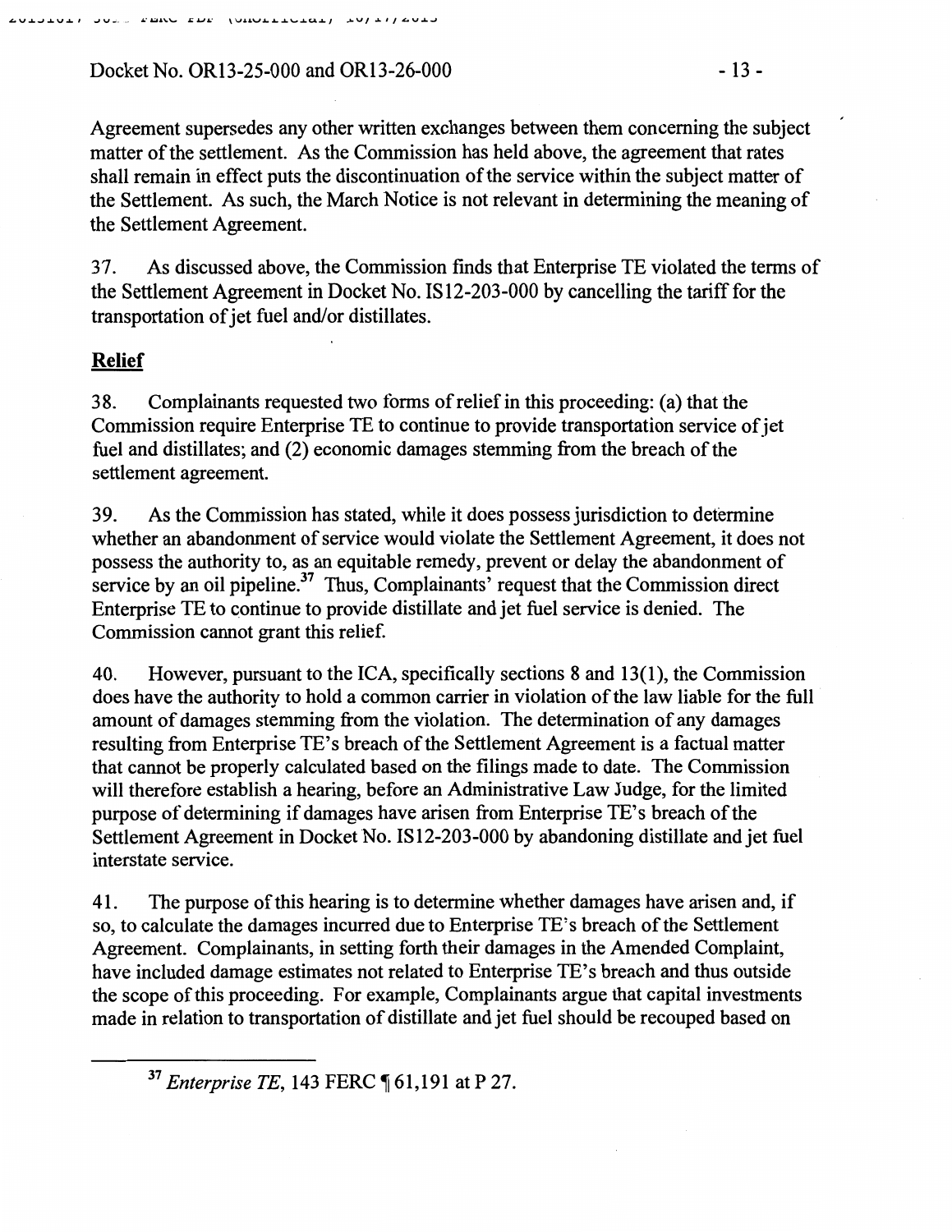Docket No. OR13-25-000 and OR13-26-000 **- 14 -** 14 -

Enterprise TE's breach. Yet these investments were made, in most if not all instances, prior to the settlement being agreed to.<sup>38</sup> Complainants chose to incur these investments at a time when Enterprise TE, unbound by its agreement that rates shall remain in effect, could have abandoned service by unilaterally cancelling the tariff by which it held itself out to provide that service. Complainants are sophisticated parties aware of the regulatory regime in which they operate, a regime which allows, absent an agreement to the contrary, an oil pipeline to abandon service at any time. Decisions made prior to the Settlement Agreement can in no way be based on Enterprise TE's assurances that service would remain for a set period of time.

42. In addition to demonstrating that any damages stem directly from the breach of the Settlement Agreement, Complainants not original parties to the settlement agreement<sup>39</sup> must demonstrate damages not related to the concessions granted by those Complainants who were parties to the Settlement Agreement. If these entities are not shippers on Enterprise TE, they must show that they are, in some way, adversely affected by Enterprise TE's breach of the Settlement Agreement. Parties must at a minimum demonstrate that they actually would have used the service that should have been provided by Enterprise TE under its tariff.<sup>40</sup>

43. Finally, Complainants must set forth what efforts have been undertaken to mitigate any damages they have incurred as a result of Enterprise TE's breach of the Settlement Agreement. 41

44. While we are setting the matters in Docket Nos. OR13-25-000 and OR13-26-000 for a limited evidentiary hearing, we encourage the parties to make every effort to settle their dispute before the hearing procedures are commenced. To aid the parties in their

<sup>39</sup> UPS Fuel Services, Inc., United Airlines, Inc., Southwest Airline Co., and Federal Express Corporation.

<sup>40</sup>*See Texaco Ref'g* & *Mktg., Inc.* v. *SFPP, L.P.,* 86 FERC ~ 61,035, at 61,141 (1999).

<sup>41</sup> See Restatement (Second) of Contracts § 350 (1981).

 $38$  For example, HWRT states that it made capital expenditures of \$155,000 in 2011 and \$170,000 in 2012 that it would not have spent had it been notified that Enterprise TE would discontinue distillate service in 2013. Enterprise TE was under no obligation to notify HWRT of its plans prior to the filing of a tariff cancelling service, and HWRT assumed the risk that abandonment could occur at any time. It is simply not possible for investment decisions in 2011 and 2012 to be based on a promise to provide service made in 2013.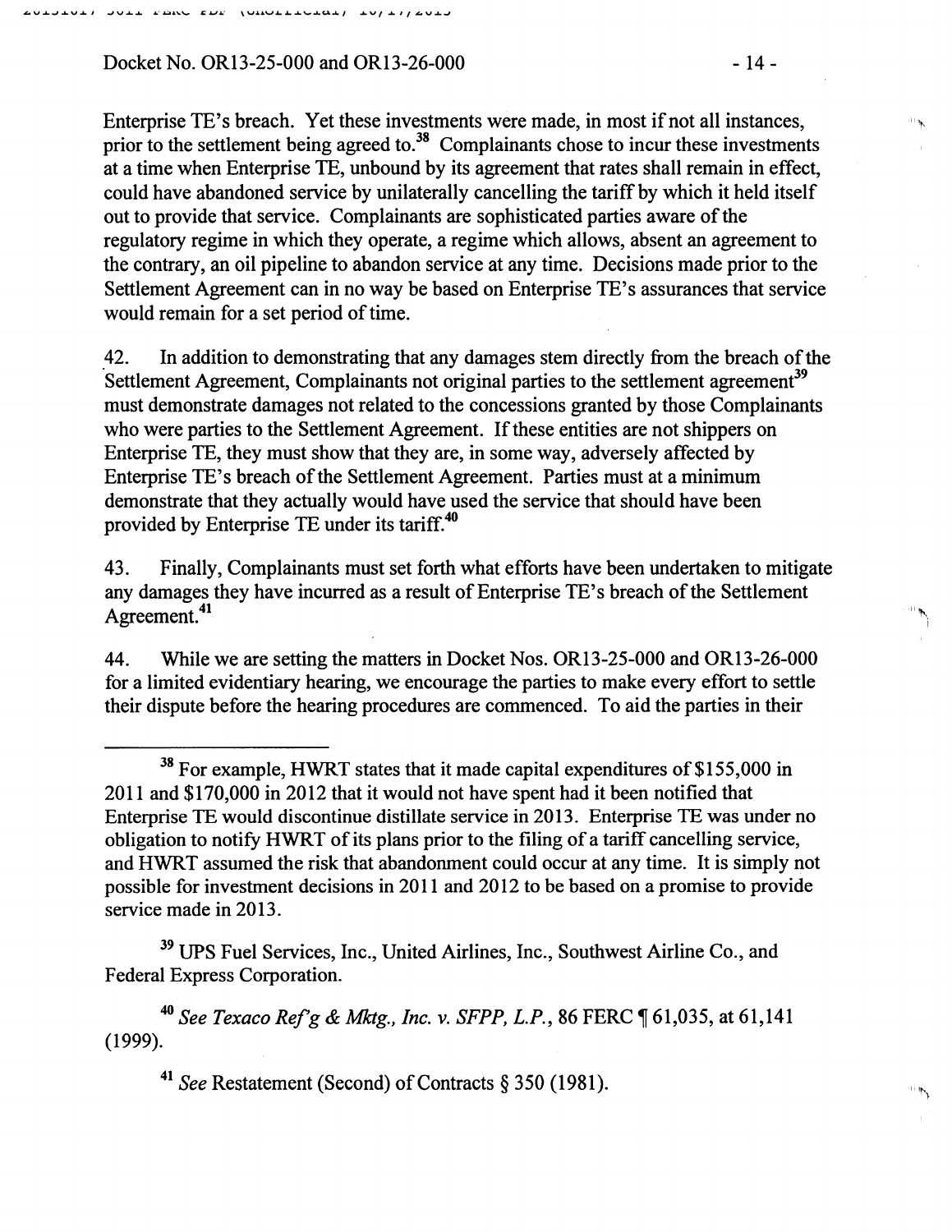### Docket No. OR13-25-000 and OR13-26-000 - 15 -

settlement efforts, we will hold the hearing in abeyance and direct that a settlement judge be appointed, pursuant to Rule 603 of the Commission's Rules of Practice and Procedure.<sup>42</sup> If the parties desire, they may, by mutual agreement, request a specific judge as the settlement judge in the proceeding, otherwise the Chief Judge will select a judge for this purpose.<sup>43</sup> The settlement judge shall report to the Chief Judge and the Commission within thirty (30) days of the date of the appointment of the settlement judge, concerning the status of settlement discussions. Based on this report, the Chief Judge shall provide the parties with additional time to continue their settlement discussions or provide for commencement of a hearing by assigning the case to a presiding judge.

#### The Commission orders:

(A) The subject Complaints are granted in part to the extent the Commission finds, as discussed above, that Enterprise TE breached the Settlement Agreement in Docket No. IS12-203-000 by filing a cancellation tariff to abandon transportation service for jet fuels and distillates during the Settlement Period.

(B) The subject Complaints are consolidated for purposes of a limited hearing to determine if Complainants have incurred any damages, and, if so, to calculate the damages resulting from Enterprise TE's breach of the Settlement Agreement as discussed in the body of this order and the ordering paragraphs.

(C) Pursuant to Rule 603 of the Commission's Rules of Practice and Procedure, 18 C.F.R. § 385.603 (2013), the Chief Administrative Law Judge is hereby directed to appoint a settlement judge in this proceeding within fifteen (15) days of the date of this order. Such settlement judge shall have all powers and duties enumerated in Rule 603 and shall convene a settlement conference as soon as practicable after the Chief Judge designates the settlement judge. If the parties decide to request a specific judge, they must make their request to the Chief Judge within five (5) days of the date of this order.

(D) Within thirty (30) days of the appointment of the settlement judge, the settlement judge shall file a report with the Commission and the Chief Judge on the status of the settlement discussions. Based on this report, the Chief Judge shall provide the

42 18 C.F.R. § 385.603 (2013).

 $43$  If the parties decide to request a specific judge, they must make their joint request to the Chief Judge by telephone at (202) 502-8500 within five (5) days of the date of this order. The Commission's website contains a list of Commission judges and a summary of their background and experience (http://www.ferc.gov/legal/adr/availjudge.asp).